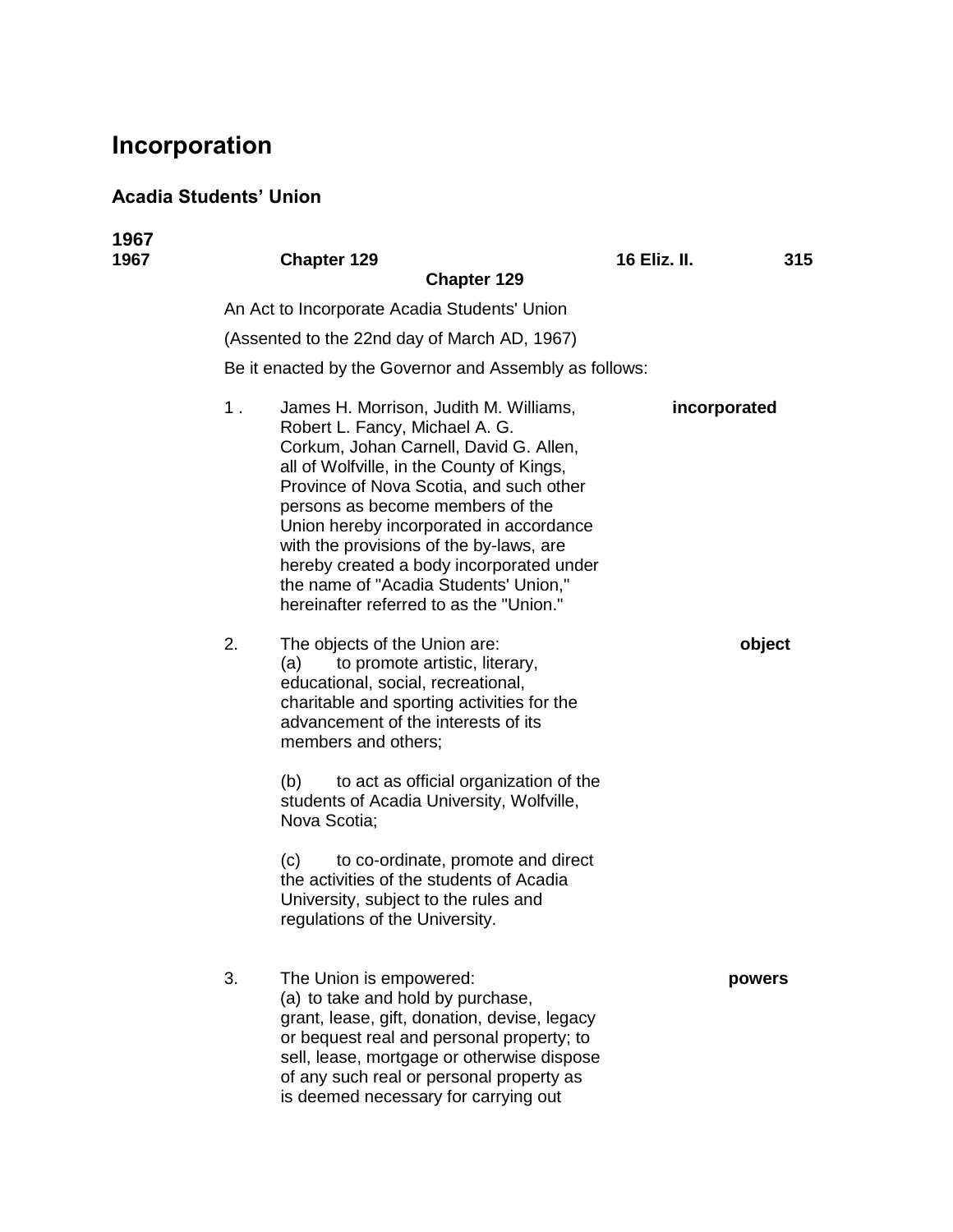the objects and purposes of the Union;

| 316 | <b>16 Eliz. II.</b>                                                                   | <b>Chapter 129</b>                                                                                                                                                                                                                                                                                                                                                                                        | 1967                |
|-----|---------------------------------------------------------------------------------------|-----------------------------------------------------------------------------------------------------------------------------------------------------------------------------------------------------------------------------------------------------------------------------------------------------------------------------------------------------------------------------------------------------------|---------------------|
|     | to invest or otherwise use for the<br>(b)<br>objects of the Union any money received; |                                                                                                                                                                                                                                                                                                                                                                                                           |                     |
|     | authority, any rights, privileges any<br>and concessions;                             | (c) to enter into arrangements with any<br>authorities, governmental, municipal,<br>local or otherwise, that seem conducive<br>to the attainment of the Union's object, or<br>any of them, and to obtain from any such<br>concessions that the Union has capacity<br>to receive and thinks desirable to obtain<br>and to carry out, exercise or comply with<br>any such arrangements, rights, privileges, |                     |
|     | (d)<br>of the Union;                                                                  | to erect, maintain, improve, repair<br>and otherwise deal with any building or<br>buildings in order to further the objects                                                                                                                                                                                                                                                                               |                     |
|     | (e)                                                                                   | to borrow money for the objects of<br>the Union and secure the repayment of<br>such money by any form of debenture,<br>bond, mortgage, promissory note or<br>other security and, without restricting the<br>generality of the foregoing, to make and<br>issue debentures or bonds and secure the<br>repayment of such debentures of bonds<br>by deeds of trust or mortgage or otherwise;                  |                     |
|     | (f)<br>convenient;                                                                    | to draw, make, accept, endorse,<br>discount, execute and issue bills of<br>exchange, promissory notes and such<br>other instruments as are necessary or                                                                                                                                                                                                                                                   |                     |
|     | (g)<br>the Union by all suitable means;                                               | to raise money for the objects of                                                                                                                                                                                                                                                                                                                                                                         |                     |
| 4.  | (1)<br>the by-laws.                                                                   | There shall be a Council of Students,<br>hereinafter referred to as the "Council,"<br>which shall be elected or appointed by the<br>members of the Union in accordance with                                                                                                                                                                                                                               | council of students |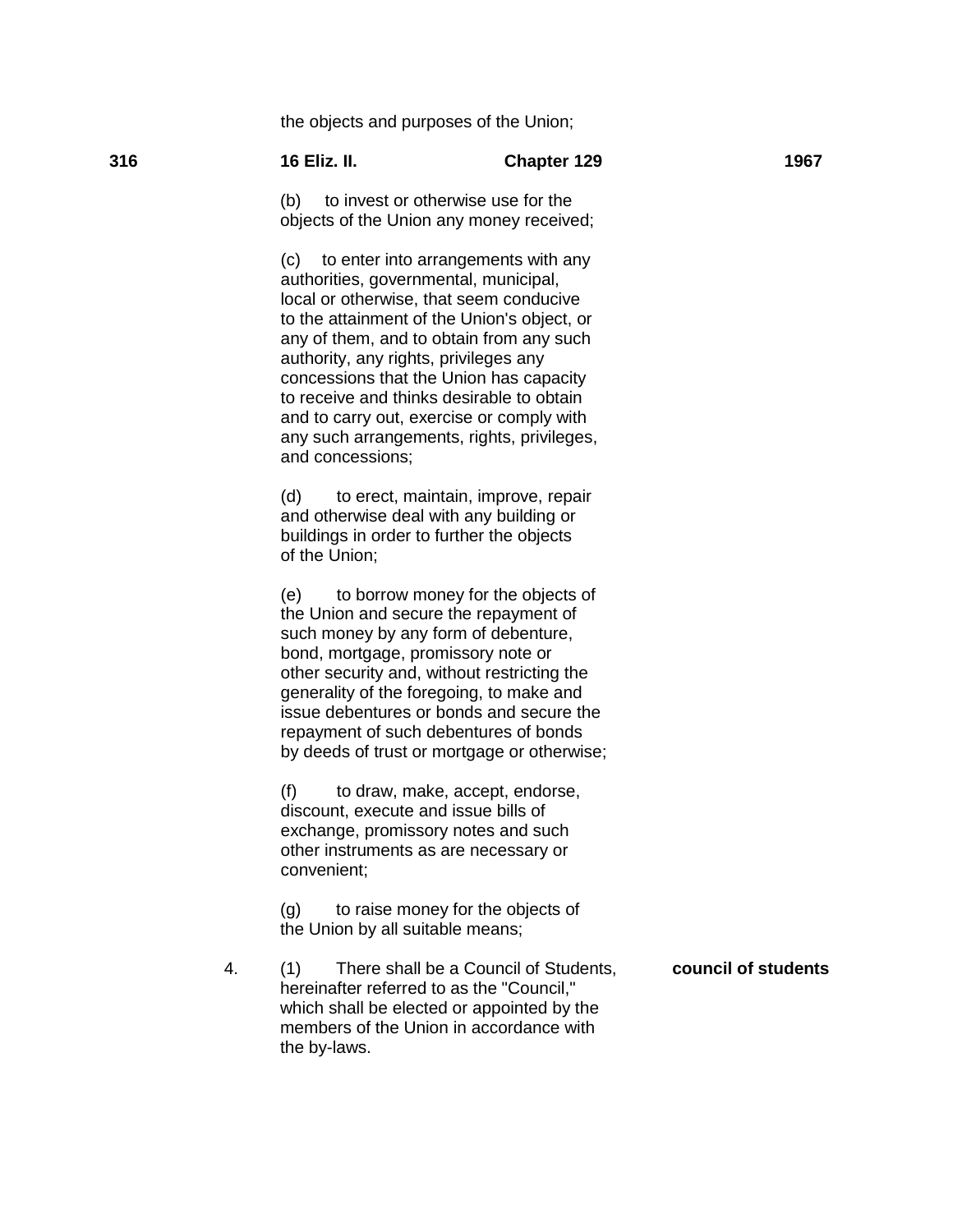| 1967 |    | <b>Chapter 129</b>                                                                                                                                                                                                                                                                                  | <b>16 Eliz.II.</b> | 317                     |
|------|----|-----------------------------------------------------------------------------------------------------------------------------------------------------------------------------------------------------------------------------------------------------------------------------------------------------|--------------------|-------------------------|
|      |    | (2)<br>Subject to the by-laws, all powers of<br>the Union are vested in the Council.                                                                                                                                                                                                                |                    | power vested in council |
|      | 5. | The Union may make by-laws not inconsistent<br>with this Act or any law in the Province of Nova<br>Scotia relating to:                                                                                                                                                                              |                    |                         |
|      |    | (a)<br>membership of the Union;                                                                                                                                                                                                                                                                     |                    |                         |
|      |    | the election of officers of the<br>(b)<br>Union and of the Council and the election<br>and appointment of members of the Council;                                                                                                                                                                   |                    |                         |
|      |    | the convening and holding of<br>(c)<br>meetings of the Union and of the Council;                                                                                                                                                                                                                    |                    |                         |
|      |    | (d)<br>the government and discipline of<br>members involved in activities of the Union;                                                                                                                                                                                                             |                    |                         |
|      |    | the imposition of fines and other<br>(e)<br>penalties and sanctions, providing that no<br>such by-laws shall be effective until<br>approved by the governing authority of<br>the University;                                                                                                        |                    |                         |
|      |    | the appointment of employees of<br>(f)<br>the Union;                                                                                                                                                                                                                                                |                    |                         |
|      |    | the fixing and collecting of annual<br>(g)<br>or other fees;                                                                                                                                                                                                                                        |                    |                         |
|      |    | (h)<br>the conduct, control and<br>management of the affairs of the Union<br>and generally for any purpose incidental<br>to the carrying out of its objects and the<br>exercise of its power.                                                                                                       |                    |                         |
|      | 6. | Subject to the by-laws, the Council may<br>appoint committees and delegate to<br>committees such powers and duties as are<br>considered necessary or desirable and the<br>Council may make rules and regulations<br>relating to the performance of its<br>functions and the exercise of its powers. |                    | committees              |
|      |    |                                                                                                                                                                                                                                                                                                     |                    |                         |